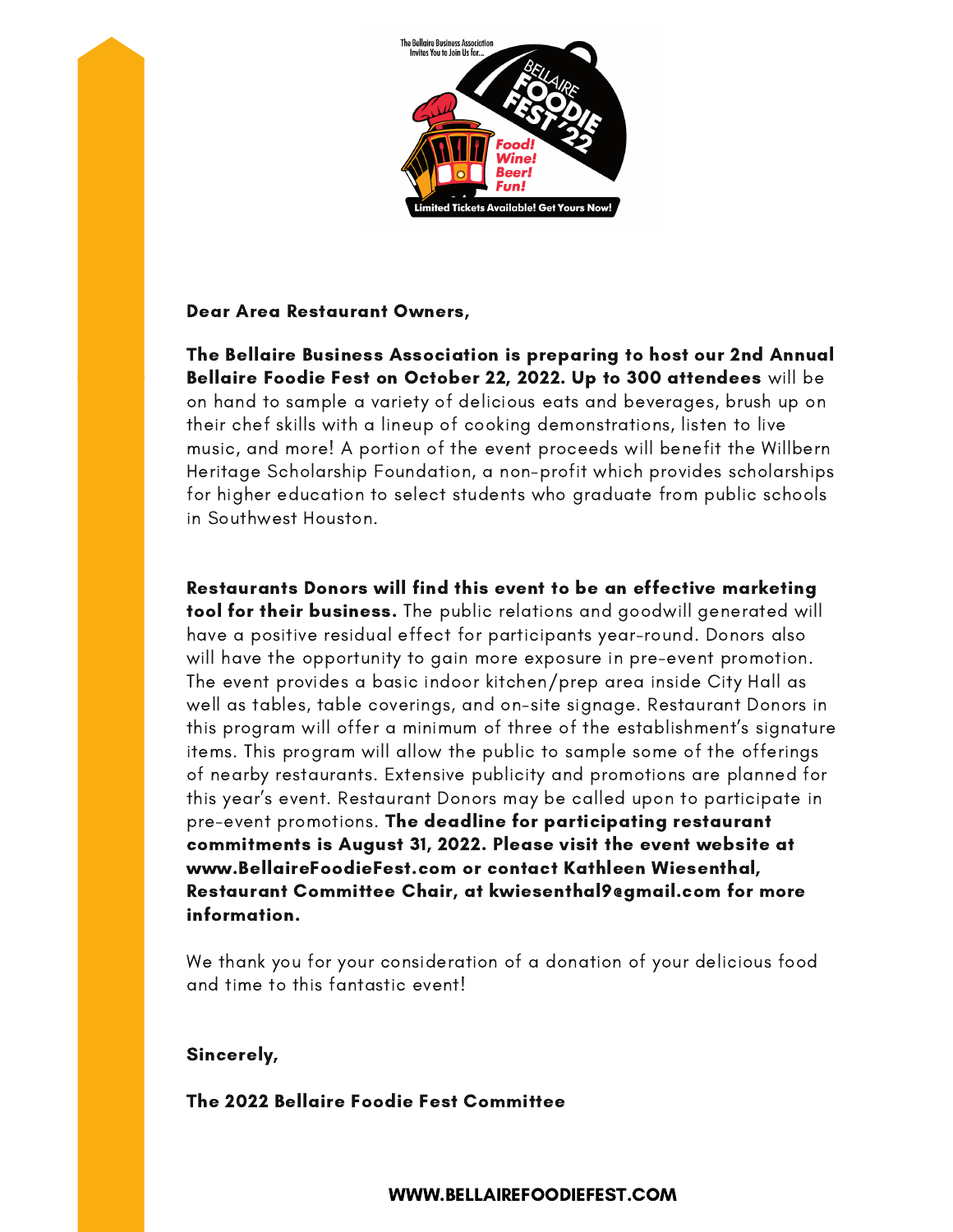

# RESTAURANT DONOR agrees to be responsible for

• Participant form must be submitted by August 31, 2022 with a refundable \$25 administration fee.

• Provide food product samples (no fewer than 3 of the restaurant's signature items) for approximately 300 attendees for duration of the event.

• Hiring labor to prepare and serve food items.

• Set up of restaurant serving table.

• Provide serving utensils, plates/serving containers, napkins, plastic forks, knives, chafing dishes, etc.

• Provide menus, brochures, flyers, coupons, etc. for participant table • Participants may not sell beverages, or novelty items of any kind.

• Attendance will be required at a pre-event walk-through.

• Participants and their employees must maintain the highest degree of cleanliness and professionalism in their booths and on event grounds at all times. [Kristy, should we put information in about Covid precautions?]

• Provide logo in .jpg and .eps formats as well as a photo of space or food for use in electronic and print materials upon signing agreement.

• Promotional support at business location (event poster, flyers, check presenter inserts)

• Social media support via Facebook, Twitter, etc. (optional but strongly encouraged)

• Please note that if the restaurant is located outside the 77401 area code, an additional form will have to be submitted to the City

## RESTAURANT DONOR RECOGNITION:

• Restaurant spotlight highlighting restaurant concept and offerings on dedicated event e-blast covering restaurant participants with website link.

• Mentions in press releases sent to media before and after the event.

• Two server badges for employees working the event.

• Four tickets to be used as a co-promotion on social media to give to restaurant customers in a drawing.

• Two tickets for restaurant owner's personal use.

• Verbal recognition during the event.

• Logo on restaurant sponsor banner.

• Logo, photo, and website link on BBA social media pages and event website.

• These participants also will have the option of providing promotional materials such as menus, flyers, coupons, signage, etc. at their serving area during the event.

## WWW.BELLAIREFOODIEFEST.COM